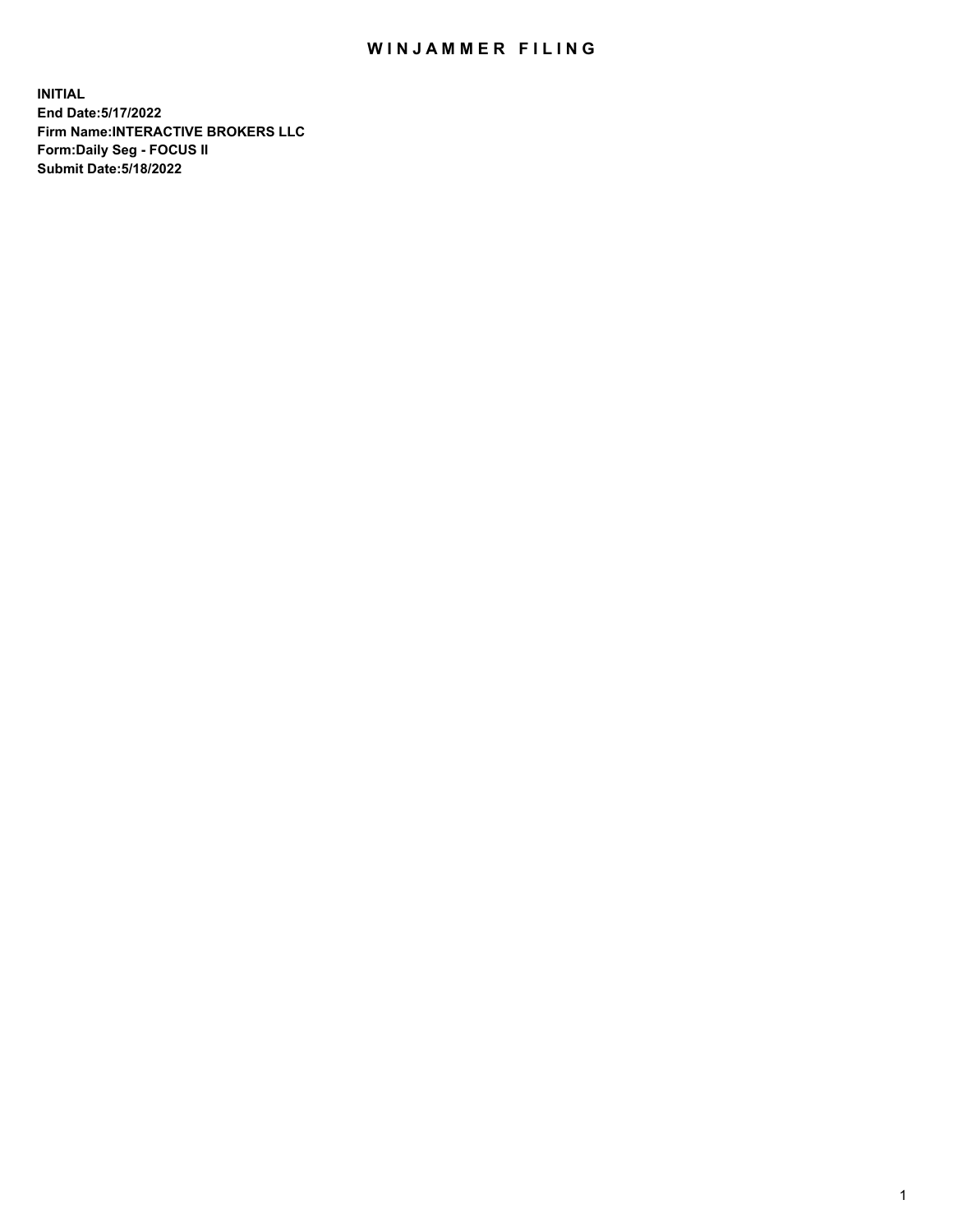**INITIAL End Date:5/17/2022 Firm Name:INTERACTIVE BROKERS LLC Form:Daily Seg - FOCUS II Submit Date:5/18/2022 Daily Segregation - Cover Page**

| Name of Company                                                                                                                                                                                                                                                                                                               | <b>INTERACTIVE BROKERS LLC</b>                                                                  |
|-------------------------------------------------------------------------------------------------------------------------------------------------------------------------------------------------------------------------------------------------------------------------------------------------------------------------------|-------------------------------------------------------------------------------------------------|
| <b>Contact Name</b>                                                                                                                                                                                                                                                                                                           | James Menicucci                                                                                 |
| <b>Contact Phone Number</b>                                                                                                                                                                                                                                                                                                   | 203-618-8085                                                                                    |
| <b>Contact Email Address</b>                                                                                                                                                                                                                                                                                                  | jmenicucci@interactivebrokers.c<br><u>om</u>                                                    |
| FCM's Customer Segregated Funds Residual Interest Target (choose one):<br>a. Minimum dollar amount: ; or<br>b. Minimum percentage of customer segregated funds required:% ; or<br>c. Dollar amount range between: and; or<br>d. Percentage range of customer segregated funds required between:% and%.                        | $\overline{\mathbf{0}}$<br>$\overline{\mathbf{0}}$<br>155,000,000 245,000,000<br>0 <sub>0</sub> |
| FCM's Customer Secured Amount Funds Residual Interest Target (choose one):<br>a. Minimum dollar amount: ; or<br>b. Minimum percentage of customer secured funds required:%; or<br>c. Dollar amount range between: and; or<br>d. Percentage range of customer secured funds required between:% and%.                           | $\overline{\mathbf{0}}$<br>$\overline{\mathbf{0}}$<br>80,000,000 120,000,000<br>0 <sub>0</sub>  |
| FCM's Cleared Swaps Customer Collateral Residual Interest Target (choose one):<br>a. Minimum dollar amount: ; or<br>b. Minimum percentage of cleared swaps customer collateral required:%; or<br>c. Dollar amount range between: and; or<br>d. Percentage range of cleared swaps customer collateral required between:% and%. | $\overline{\mathbf{0}}$<br>$\overline{\mathbf{0}}$<br>0 <sub>0</sub><br>0 <sub>0</sub>          |

Attach supporting documents CH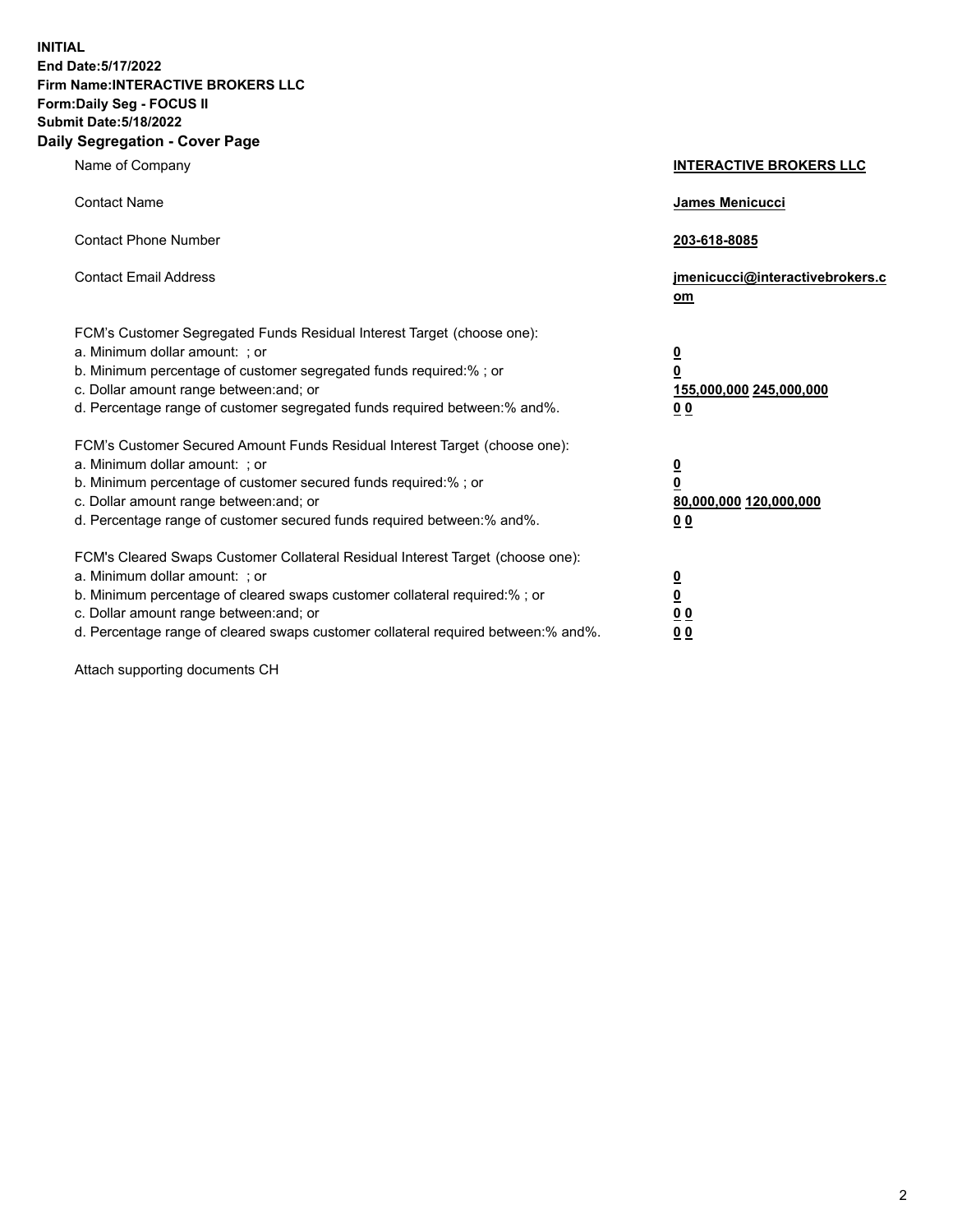**INITIAL End Date:5/17/2022 Firm Name:INTERACTIVE BROKERS LLC Form:Daily Seg - FOCUS II Submit Date:5/18/2022 Daily Segregation - Secured Amounts**

|     | Foreign Futures and Foreign Options Secured Amounts                                         |                                                   |
|-----|---------------------------------------------------------------------------------------------|---------------------------------------------------|
|     | Amount required to be set aside pursuant to law, rule or regulation of a foreign            | $0$ [7305]                                        |
|     | government or a rule of a self-regulatory organization authorized thereunder                |                                                   |
| 1.  | Net ledger balance - Foreign Futures and Foreign Option Trading - All Customers             |                                                   |
|     | A. Cash                                                                                     | 559,069,142 [7315]                                |
|     | B. Securities (at market)                                                                   | $0$ [7317]                                        |
| 2.  | Net unrealized profit (loss) in open futures contracts traded on a foreign board of trade   | 17,079,442 [7325]                                 |
| 3.  | Exchange traded options                                                                     |                                                   |
|     | a. Market value of open option contracts purchased on a foreign board of trade              | 102,358 [7335]                                    |
|     | b. Market value of open contracts granted (sold) on a foreign board of trade                | $-3,535$ [7337]                                   |
| 4.  | Net equity (deficit) (add lines 1. 2. and 3.)                                               | 576,247,407 [7345]                                |
| 5.  | Account liquidating to a deficit and account with a debit balances - gross amount           | 418,449 [7351]                                    |
|     | Less: amount offset by customer owned securities                                            | 0 [7352] 418,449 [7354]                           |
| 6.  | Amount required to be set aside as the secured amount - Net Liquidating Equity              | 576,665,856 [7355]                                |
|     | Method (add lines 4 and 5)                                                                  |                                                   |
| 7.  | Greater of amount required to be set aside pursuant to foreign jurisdiction (above) or line | 576,665,856 [7360]                                |
|     | 6.<br>FUNDS DEPOSITED IN SEPARATE REGULATION 30.7 ACCOUNTS                                  |                                                   |
| 1.  | Cash in banks                                                                               |                                                   |
|     | A. Banks located in the United States                                                       |                                                   |
|     |                                                                                             | 19,528,833 [7500]                                 |
| 2.  | B. Other banks qualified under Regulation 30.7<br>Securities                                | 0 [7520] 19,528,833 [7530]                        |
|     | A. In safekeeping with banks located in the United States                                   |                                                   |
|     | B. In safekeeping with other banks qualified under Regulation 30.7                          | 428,972,155 [7540]<br>0 [7560] 428,972,155 [7570] |
| 3.  | Equities with registered futures commission merchants                                       |                                                   |
|     | A. Cash                                                                                     | $0$ [7580]                                        |
|     | <b>B.</b> Securities                                                                        | $0$ [7590]                                        |
|     | C. Unrealized gain (loss) on open futures contracts                                         | $0$ [7600]                                        |
|     | D. Value of long option contracts                                                           | $0$ [7610]                                        |
|     | E. Value of short option contracts                                                          | 0 [7615] 0 [7620]                                 |
| 4.  | Amounts held by clearing organizations of foreign boards of trade                           |                                                   |
|     | A. Cash                                                                                     | $Q$ [7640]                                        |
|     | <b>B.</b> Securities                                                                        | $0$ [7650]                                        |
|     | C. Amount due to (from) clearing organization - daily variation                             | $0$ [7660]                                        |
|     | D. Value of long option contracts                                                           | $0$ [7670]                                        |
|     | E. Value of short option contracts                                                          | 0 [7675] 0 [7680]                                 |
| 5.  | Amounts held by members of foreign boards of trade                                          |                                                   |
|     | A. Cash                                                                                     | 254,017,711 [7700]                                |
|     | <b>B.</b> Securities                                                                        | $0$ [7710]                                        |
|     | C. Unrealized gain (loss) on open futures contracts                                         | -7,263,036 [7720]                                 |
|     | D. Value of long option contracts                                                           | 102,358 [7730]                                    |
|     | E. Value of short option contracts                                                          | <u>-3,535</u> [7735] 246,853,498 [7740]           |
| 6.  | Amounts with other depositories designated by a foreign board of trade                      | $0$ [7760]                                        |
| 7.  | Segregated funds on hand                                                                    | $0$ [7765]                                        |
| 8.  | Total funds in separate section 30.7 accounts                                               | 695,354,486 [7770]                                |
| 9.  | Excess (deficiency) Set Aside for Secured Amount (subtract line 7 Secured Statement         | 118,688,630 [7380]                                |
|     | Page 1 from Line 8)                                                                         |                                                   |
| 10. | Management Target Amount for Excess funds in separate section 30.7 accounts                 | 80,000,000 [7780]                                 |
| 11. | Excess (deficiency) funds in separate 30.7 accounts over (under) Management Target          | 38,688,630 [7785]                                 |
|     |                                                                                             |                                                   |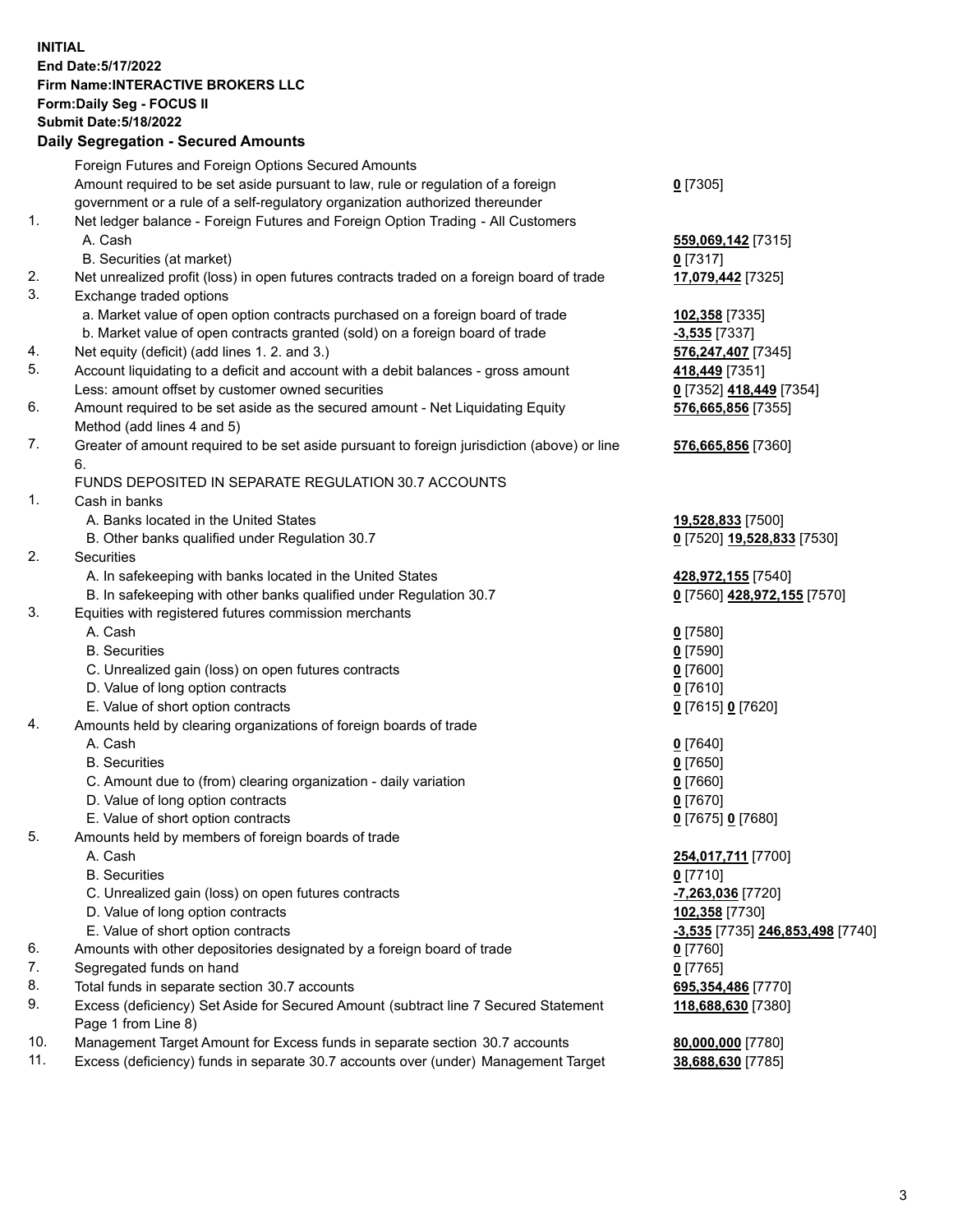**INITIAL End Date:5/17/2022 Firm Name:INTERACTIVE BROKERS LLC Form:Daily Seg - FOCUS II Submit Date:5/18/2022 Daily Segregation - Segregation Statement** SEGREGATION REQUIREMENTS(Section 4d(2) of the CEAct) 1. Net ledger balance A. Cash **8,269,238,734** [7010] B. Securities (at market) **0** [7020] 2. Net unrealized profit (loss) in open futures contracts traded on a contract market **225,613,857** [7030] 3. Exchange traded options A. Add market value of open option contracts purchased on a contract market **1,147,291,159** [7032] B. Deduct market value of open option contracts granted (sold) on a contract market **-934,008,809** [7033] 4. Net equity (deficit) (add lines 1, 2 and 3) **8,708,134,941** [7040] 5. Accounts liquidating to a deficit and accounts with debit balances - gross amount **1,043,906** [7045] Less: amount offset by customer securities **0** [7047] **1,043,906** [7050] 6. Amount required to be segregated (add lines 4 and 5) **8,709,178,847** [7060] FUNDS IN SEGREGATED ACCOUNTS 7. Deposited in segregated funds bank accounts A. Cash **1,105,874,147** [7070] B. Securities representing investments of customers' funds (at market) **5,416,615,325** [7080] C. Securities held for particular customers or option customers in lieu of cash (at market) **0** [7090] 8. Margins on deposit with derivatives clearing organizations of contract markets A. Cash **697,352,619** [7100] B. Securities representing investments of customers' funds (at market) **1,517,835,205** [7110] C. Securities held for particular customers or option customers in lieu of cash (at market) **0** [7120] 9. Net settlement from (to) derivatives clearing organizations of contract markets **-12,118,097** [7130] 10. Exchange traded options A. Value of open long option contracts **1,147,291,159** [7132] B. Value of open short option contracts **and the set of open short option contracts -934,008,809** [7133] 11. Net equities with other FCMs A. Net liquidating equity **0** [7140] B. Securities representing investments of customers' funds (at market) **0** [7160] C. Securities held for particular customers or option customers in lieu of cash (at market) **0** [7170] 12. Segregated funds on hand **0** [7150] 13. Total amount in segregation (add lines 7 through 12) **8,938,841,549** [7180] 14. Excess (deficiency) funds in segregation (subtract line 6 from line 13) **229,662,702** [7190] 15. Management Target Amount for Excess funds in segregation **155,000,000** [7194] **74,662,702** [7198]

16. Excess (deficiency) funds in segregation over (under) Management Target Amount Excess